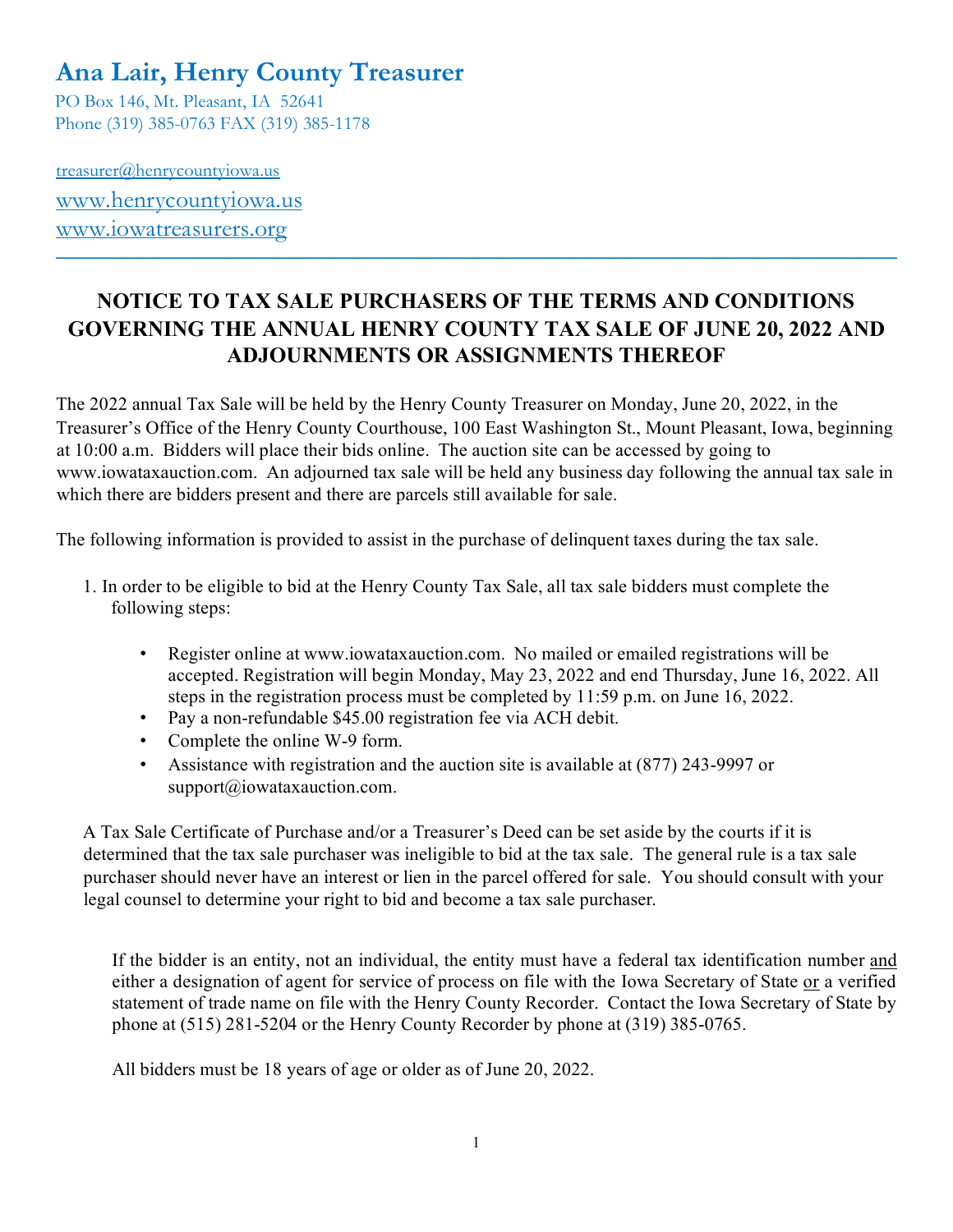A W-9 form must be completed electronically by the registration deadline. This information is required to issue an accurate 1099-INT form to each certificate holder earning cumulative interest equal to or in excess of \$600.00 during the calendar year. This information will also be submitted to the Internal Revenue Service and may be needed when filing your Federal and State Income Tax returns.

2. The Delinquent Tax List for Henry County will be published June 2, 2022 in the following newspaper:

*Winfield Beacon/Wayland News*, 107 E Elm Street, Winfield, IA 52645. 319-257-6813

Parcels on the published list will also be available for review on the auction site by Friday, June 3, 2022. The auction site can be accessed by going to www.iowataxauction.com. You must complete the registration process in order to access the data.

3. All parcels shown in the publication are offered for sale except those that (1) have been paid subsequent to the publication; (2) those withheld due to bankruptcy laws prohibiting the sale.

Bids can be uploaded prior to the start of the sale but will not be applied until the sale opens at 10:00 a.m. on Monday, June 20th, 2022. The auction site can be accessed by going to [www.iowataxauction.com.](http://www.iowataxauction.com/) All parcels will be listed in the order they were published. The delinquent taxes on each parcel will be offered for sale to all bidders beginning with a 100% undivided interest. "Bid downs" will range in whole percentage points from 99% to 1%. Henry County will not be utilizing batches.

When the sale closes at 11:30 a.m., a tax sale certificate for each parcel will be awarded to the bidder that designates the smallest percentage for the total amount due. If two or more bidders have placed an equal bid and the bids are the smallest percentage offered, the successful bidder will be selected by using a random selection process.

All bids must be in good faith. All bids placed, whether intentional or not, are the responsibility of the bidder and may not be withdrawn.

4. Successful bidders will receive an invoice when the sale has closed. **An ACH debit for the total amount due will automatically initiate from the account designated for the payment of registration fees**. The total amount due will include all delinquent taxes, special assessments, interest, special assessment collection fees, publishing costs, and a certificate fee in the amount of \$20.00 for each certificate purchased.

If a tax sale bidder's payment is not honored, the bidder will have three business days following notification from the Treasurer to repay with guaranteed funds or the tax sale certificate(s) purchased will be canceled. A \$30.00 service fee will be assessed on any payments returned due to insufficient funds. The County Treasurer reserves the right to require guaranteed funds for any future payments from the tax sale bidder.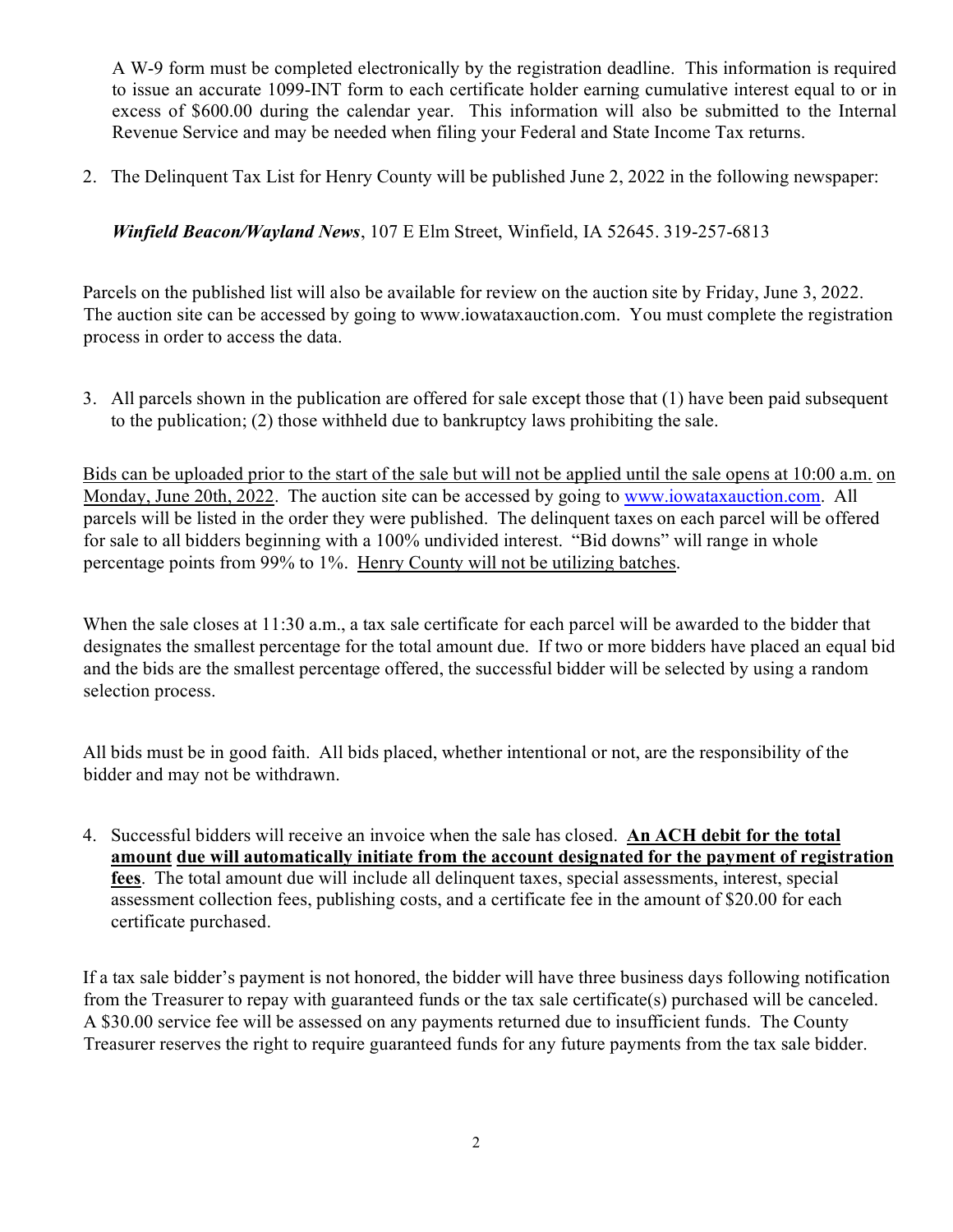5. Please allow 7 to 15 days to receive your certificate(s). This allows the Treasurer's staff time to complete posting of records, editing of certificates, and balancing of the proceeds received from the tax sale.

 The tax sale certificate is assignable by endorsement and entry in the county system in the office of the County Treasurer from which the certificate was issued. For each assignment transaction, the Treasurer shall charge the assignee an assignment transaction fee of \$100.00 to be deposited to the county general fund. The assignment transaction fee shall not be added to the amount necessary to redeem.

6. The tax sale certificate of purchase does not convey title to the purchaser. The titleholder of record or other interested party retains the right to redeem within a specified period of time, depending on the type of tax sale. If the tax sale remains unredeemed after this period has expired, the purchaser may begin the process to obtain a Tax Deed to the parcel.

#### **REGULAR TAX SALE**

The 90 day Notice of Right of Redemption may be issued after one year and nine months from the date of the tax sale. (Parcels eligible for regular tax sale have been advertised only once.)

#### **PUBLIC BIDDER TAX SALE**

The 90 day Notice or Right of Redemption may be issued nine months from the date of the tax sale. (Parcels eligible for public bidder tax sale have been advertised for two years and are indicated with an asterisk (\*) on the published tax sale list.)

### **FAILURE TO OBTAIN DEED – CANCELLATION OF SALE**

After three years have elapsed from the time of the tax sale, and the holder of a certificate has not filed an affidavit of service under Iowa Code Section 447.12, the Treasurer will cancel the tax sale certificate.

- 7. The Treasurer is required to notify the titleholder of record of the tax sale acquisition.
- 8. A tax sale purchaser may pay subsequent taxes and special assessments on the same parcel on which s/he holds the tax sale certificate. **Please note, the Henry County Treasurer's Office requires all subsequent payments be made online at [www.iowatreasurers.org.](http://www.iowatreasurers.org/)** To access the subsequent tax payment module, select "Login" from the Tax Sale menu at [www.iowatreasurers.org.](http://www.iowatreasurers.org/)After logging in, you will be able to access a list of parcels on which you hold a tax sale certificate. It is the investor's responsibility to review the list and confirm all applicable parcels are included in the online portfolio. You can select the items you want to pay and submit payment by ACH debit. A non-refundable fee of \$0.25 per parcel applies. Please contact our office if you need additional assistance.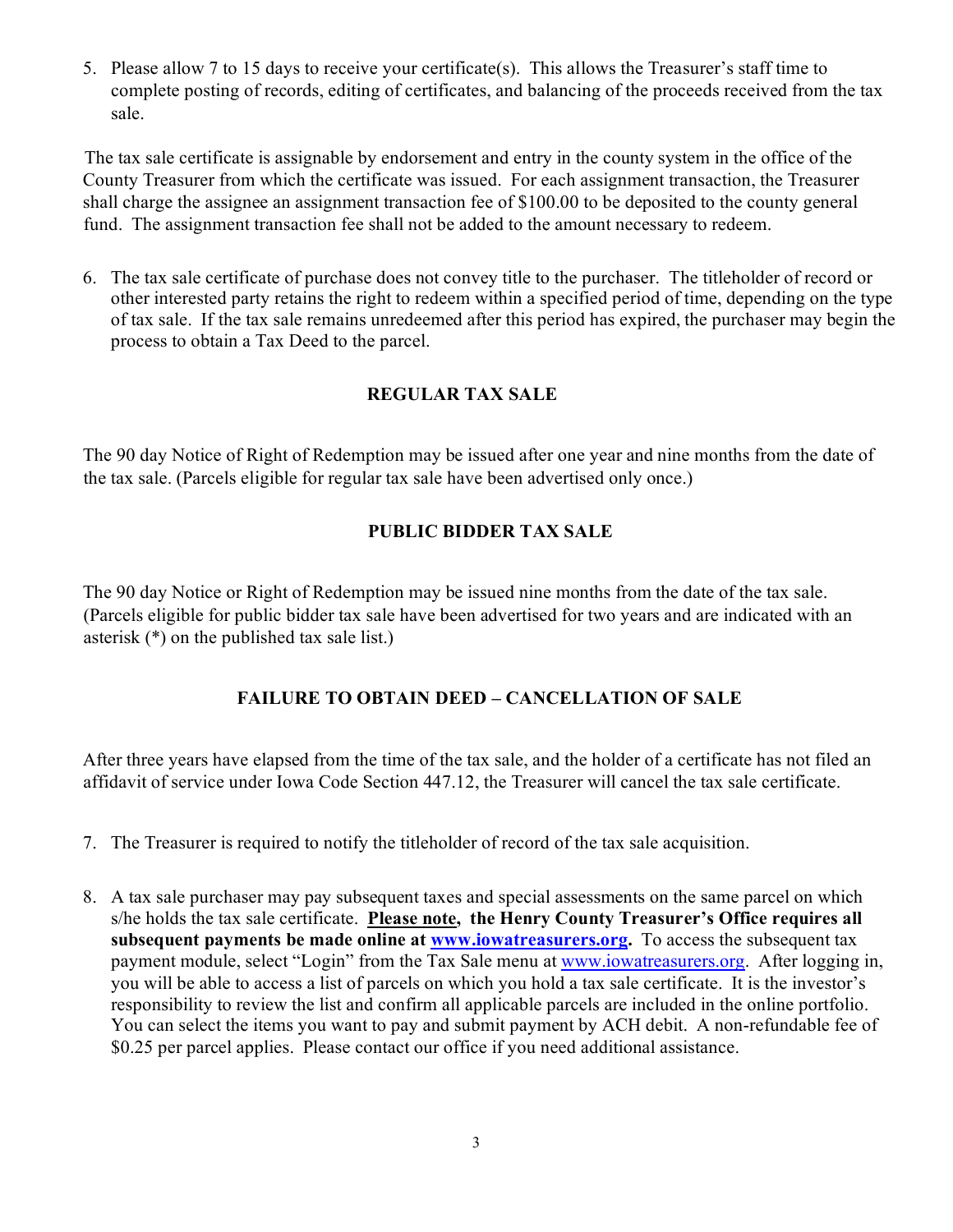Taxes for a subsequent year may be paid beginning one month and fourteen days following the date from which an installment becomes delinquent. Only items delinquent in the current fiscal year or prior may be paid as a "subsequent payment". Special assessments due in future years cannot be paid until the fiscal year in which they become due. Failure to report subsequent payments will result in their omission from the redemption calculation.

- 9. A redemption is not valid unless received by the Treasurer prior to the close of business on the 90th day from the date of completed service (except County held certificates). A redeemed tax sale will include the following:
	- a. The original tax sale amount, including the certificate fee paid by the purchaser at the time of the sale.
	- b. Interest in the amount of 2% per month calculated against the amount, for which the parcel was sold, including the amount paid for the certificate or purchase. Each fraction of a month is counted as a whole month.
	- c. Subsequent tax payments paid by the purchaser and added to the amount of the sale, with interest in the amount of 2% per month. Each fraction of a month is counted as a whole month.
	- d. For certificates sold on or after June 1, 2005, the cost of serving the notice, including the cost of sending certified mail notices, and the cost of publication under section 447.10, if publication is required, shall be added to the amount necessary to redeem. The cost of a record search, not to exceed \$300.00, shall also be added to the amount necessary to redeem if the search is performed by an abstracter who is an active participant in the title guaranty program under section 16.91 or by an attorney licensed to practice law in the State of Iowa. Costs filed with the Treasurer after redemption has been made shall not be collected by the Treasurer. However, the certificate holder may pursue collection through a court action against the parcel owner.

Costs incurred by the tax sale certificate holder may not be filed prior to the filing of the affidavit of service with the Treasurer.

10. The purchaser is responsible for checking parcels on which s/he holds the certificate of purchase for redemption. Email [treasurer@henrycountyiowa.us](mailto:treasurer@henrycountyiowa.us) with certificate numbers to check for any redemptions.

Upon surrender of the tax sale certificates of a redeemed parcel, either in person or by mail, the Treasurer's Office will issue a check for the redemption amount, less the amount collected for any applicable redemption fees. The purchaser will receive a check directly or by mail and a copy of the redemption certificate, with a breakdown of the total amount of the redemption. The redemption certificate should be retained for income tax purpose.

If the original certificate of purchase has been lost or destroyed, a duplicate can be obtained from the Treasurer's Office at a cost of \$20.00.